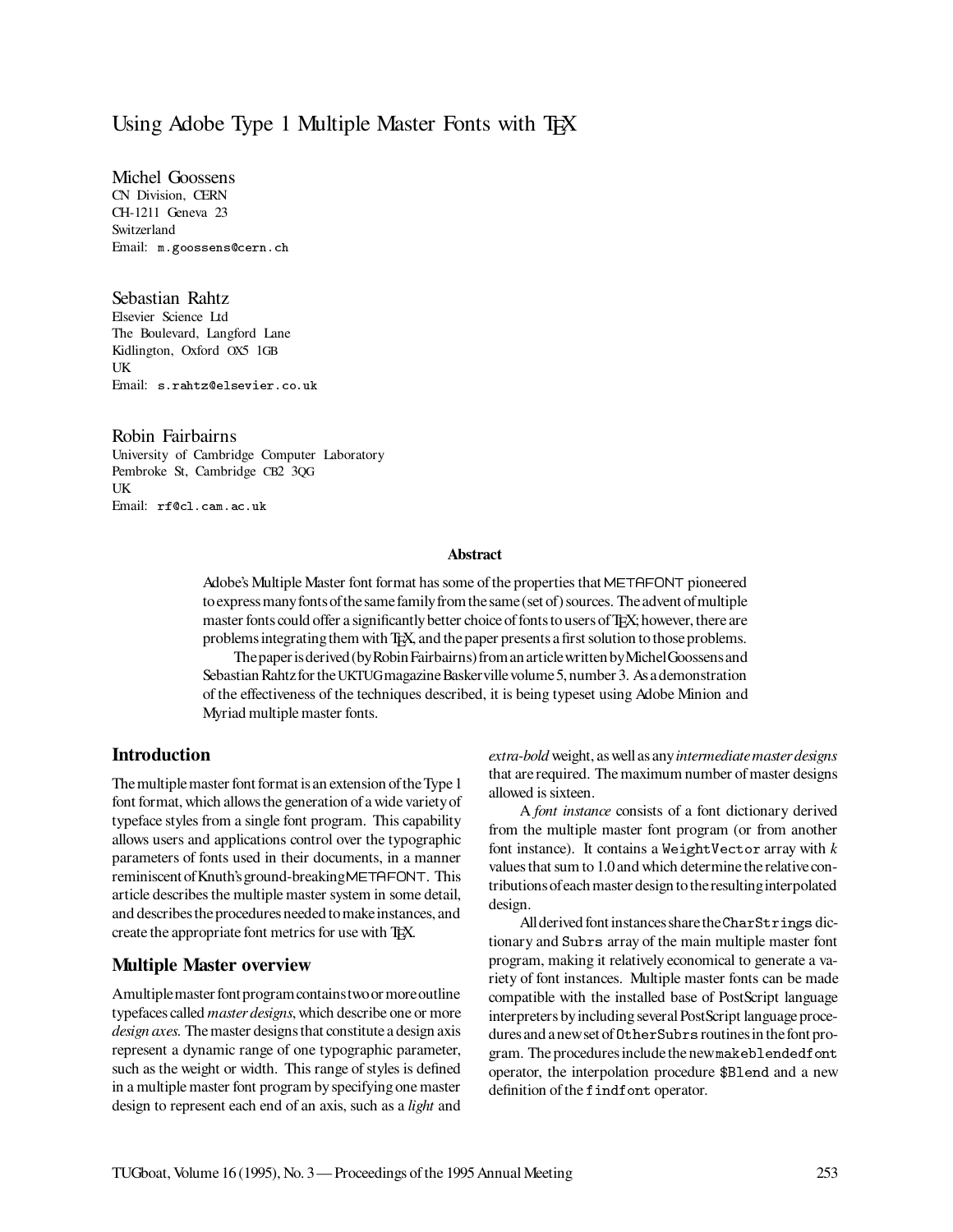**Multiple Master Design Space** It is possible to think of the master designsasbeingarrangedin a1,2,3,or 4dimensional space with various font instances correspondingto different locations in that space. The entries in the FontInfo dictionary specify what this space is and where the master designs are located in it. This information is necessary for interactive programs that allow users to create new font instances, and should be included in the font's Adobe Multiple Font Metrics (AMFM) file.

Figure 1illustrates an example of the design space of a three axismultiplemaster font. In this example, the axes are *weight*,*width*, and *optical*size. It is recommended that a font program be organized to have the lightest weight, narrowest width, and smallest design size mapped to the origin of the blend space.

Multiple master coordinates are of two types: those which represent the design space and those which represent theblend space. *Design coordinates*areintegerswhose range for a particular typeface is chosen by the designer. They are used in font names and in the user interface for software which creates and manipulates multiple master font programs. The theoretical range for a weight or width axis is from 1 to 999 design units; however a typical typeface, with styles ranging from light to black, might have a dynamic range of from 200 (for light) to 800 units (for black).

Another type of optional axis would be for optical size, in which the character design changes with the point size. The design coordinates for the optical size axis might have a dynamic range of from 6- to 72-point, which represents the practical extremes of sizes for typefaces designed for publishing purposes.

*Blend coordinates* are normalized values, in the range of 0to 1, which correspond totheminimum and maximum design space coordinates. They are used by the Type 1 rasterizer because they are more convenient for mathematical manipulations. The linear space of blend coordinates is related to the (potentially) non-linear space of the design coordinates bythe BlendDesignMap entryin the font dictionary.

Afour axisdesignmight alsobeconsidered;an example of a fourth axis would be having an axis for a typographic style(serif/sansserif)or contrast (high/low: theratioofthick to thin stem widths). If four axes are defined, sixteen master designs are required. Also, since sixteen is the maximum number of designs allowed, there can be no intermediate designs with four axes.

# **Multiple Master Font Programs**

Multiple master typefaces may contain from two to sixteen master designs, organized as having from oneto four design axes. Sincethemaximum number ofmaster designsallowed in a multiple master font is 16, the number  $x$  of intermediate masters is subject to the restriction  $2^n + x \le 16$ , where *n* is the number of design axes.

The values used for calculating the weighted average are stored in the font dictionary in an array named WeightVector. The multiple master font program, as shipped by the font vendor, can have a default setting for the WeightVector;it is recommended that it is set so the default font instance will be the normal roman design for that typeface.

**Multiple Master Keywords** BlendAxisTypes is a (required) array of *n*PostScript language strings where *n* is the dimension of the design space and hence the number of axes. Each stringspecifiesthecorrespondingaxistype. In thecase of the Minion 3-axis example,this value would be:

### /BlendAxisTypes [/Weight /Width /OpticalSize]

BlendDesignPositions is a (required) array of *k* arrays giving the locations of the *k* master designs in the design space. Each location subarray has *n* numbers giving the location of the design in the *n* dimensions of the blend space, with a minimum value of zero and a maximum value of one. Table 1 with eight master designs is based on the example shown in Figure 1. It corresponds to the blend space of a 3-axis multiple master font like Minion.

FortheMinionMMfont,theBlendDesignPositions array becomes:

/BlendDesignPositions [[0 0 0][1 0 0][0 1 0][1 1 0]

[0 0 1][1 0 1][0 1 1][1 1 1]] def

BlendDesignMap is a required entry consisting of an arrayof*n*arrayswhere*n*isthedimension ofthedesign space. Each array contains *m* subarrays that describe the mapping of design coordinates into normalized coordinates for that design axis. Theminimumvalueallowed for*m*istwo,andthe maximum istwelve. The order ofthe subarrays corresponds totheorder ofdesign axesin BlendAxisTypes. In thecase of the Minion font this array is three dimensional  $(n = 3)$ and has the following form:

```
/BlendDesignMap [
[[345 0] [620 1]] [[450 0] [600 1]]
[[6 0] [8 0.35] [11 0.5] [18 0.75] [72 1]] ]
```
The first number in an individual subarray is in design coordinates with a minimum value of 1 and a maximum value of 999. The second number in the subarrayis in normalized coordinates, that is, in the range of 0 to 1. In the above example, the weight ranges from 345 to 620, while the width ranges from 450 to 600 in design space. The third axis, optical size, ranges from 6to 72 (correspondingtothe point sizes for which the typeface can be adjusted for optimal legibility).

#### **The** makeblendedfont **Operator**

*blendedfontdict weightvector* **makeblendedfont** *blendedfontdict*

This operator creates a font dictionary with blended entries. The *blendedfontdict* argument is a font dictionary of an existing multiple master font; it can be from either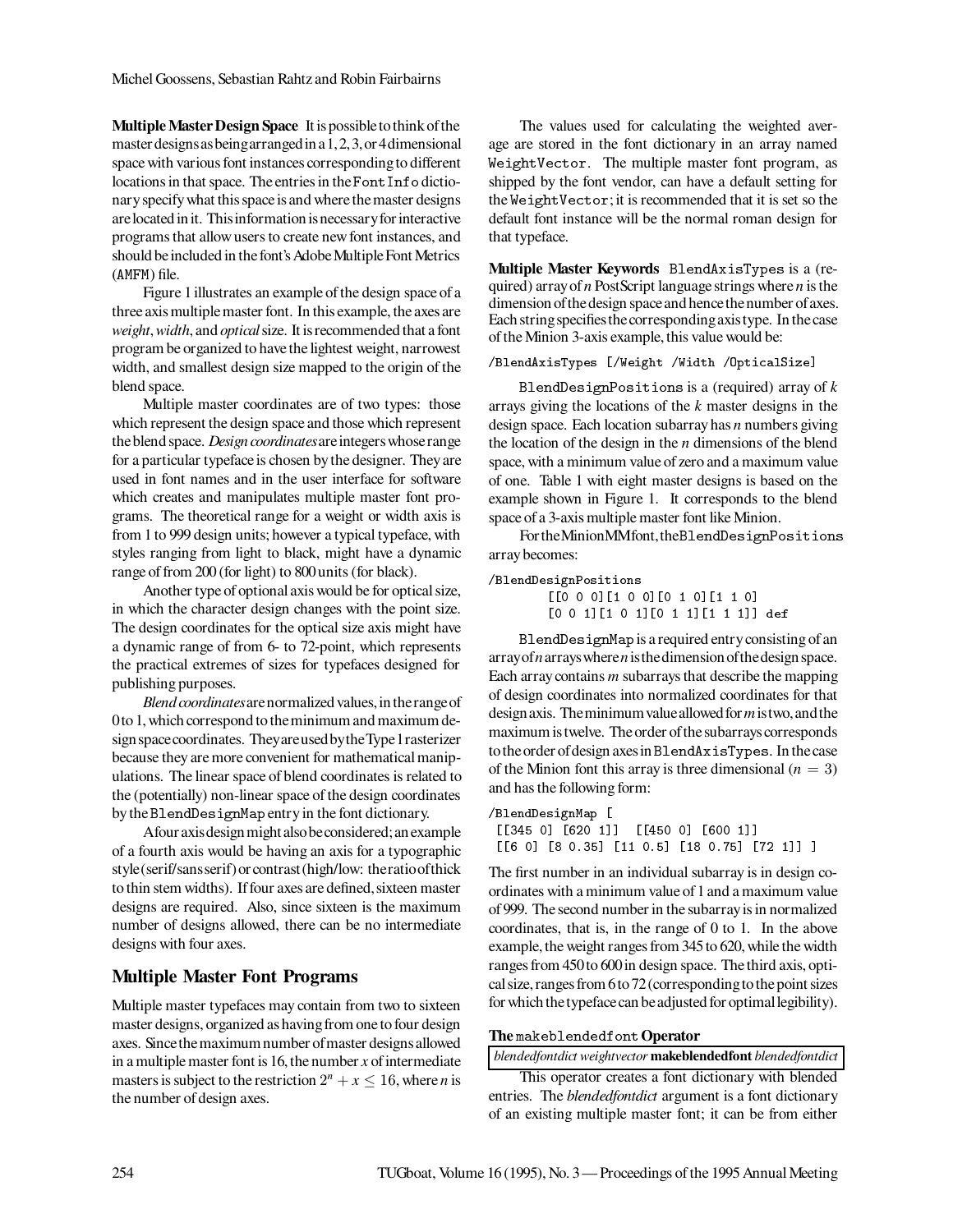



**Figure 1**: Multiple master typeface blend space arrangement

the original multiple master font itself, or from an interpolated font instance since any Blend dictionary contains all elements needed to derive additional font instances.

The*weightvector*argumentisan arrayofnumberssummingto 1.0to beused astheweights for creatingthenewfont instance. The value of WeightVector in *blendedfontdict* is set to the values in the array weightvector. Blended values are calculated for entries in the Private and FontInfo dictionaries. The result is a font dictionary that can be used as an argument to definefont. The resulting dictionary and its contents are still read-write, so the caller of makeblendedfont can make further modifications if necessary.

The Blend dictionary data structures provide the information neededbythemakeblendedfontoperator,without needing to have the specific list of entries to be blended built into the procedure. This allows a single copy of the procedure to be used even if the set of entries to be blended varies in future fonts.

**MultipleMasterfindfont Procedure** Multiplemaster font programs from Adobe include a procedure which redefines the findfont operator in systemdict. This is necessary because of the need to generate font instances on-the-fly to satisfy multiple master font references in a PostScript language document. The procedure creates all necessary font instances before calling the standard findfont procedure.

Two procedures, NormalizeDesignVector and ConvertDesignVector, which are referenced in findfont, must be configured for the number of axes and master designs in the font program in which they are used. The NormalizeDesignVector procedure must calculate the normalized equivalent of the design coordinates in the FontName, using the values in the BlendDesignMap array. These normalized coordinates must be left on the stack for the ConvertDesignVector procedure. This procedure should takethe normalized coordinates, generate

| Design label                    | <b>Blend</b> space |
|---------------------------------|--------------------|
|                                 | coordinates        |
| design 1: light condensed small | 000                |
| design 2: black condensed small | 100                |
| design 3: light expanded small  | 010                |
| design 4: black expanded small  | 110                |
| design 5: light condensed large | 001                |
| design 6: black condensed large | 101                |
| design 7: light expanded large  | 011                |
| design 8: black expanded large  | 111                |

Table 1: Design labels and blend space values for the Minion 3-axis multiple master font

WeightVector values, and leave them on the stack for the makeblendfont operator.

### Using Multiple master fonts with T<sub>EX</sub>

Multiple master fonts come with a set of multiple master AFM files, which are called "AMFM" (Adobe Master Font Metrics) files. This file contains information about the number of master designs, the number of axes, the BlendDesignPositions and BlendDesignMap arrays, as well as the names, and weightvector for the master designs, from which all font instances are derived.

To get the actual metric information for the characters in a font instance, one has to combine the metric information of the master designs (eight, in the case of Minion). To do this one needs to calculate the weightvector for the given instance. Starting from design-coordinate space one can use the NormalizeDesignVector operator to transform to the normalized coordinate space, and from there with the ConvertDesignVector operator one obtains the weightvector. These two operators are particular to a font (since they depend on the master designs), and are present in the multiple master font dictionary. One can decode the PostScript code for calculating the weightvector and translate it into another computer language, and then use the procedure to combine the values in the AFM files for the master designs to calculate the values needed for the font instance. For instance, in the case of the MinionMM font, the PostScript code defines the eight components of the weightvector as follows:

| $w_1 =$ | xyz                                                |  | $w_2 = (1-x)yz$     |
|---------|----------------------------------------------------|--|---------------------|
| $w_3 =$ | $x(1-y)z$                                          |  | $w_4 = (1-x)(1-y)z$ |
| $w_5 =$ | $xy(1-z)$                                          |  | $w_6 = (1-x)y(1-z)$ |
|         | $w_7 = x(1-y)(1-z)$ $w_8 = 1 - \sum_{n=1}^{7} w_n$ |  |                     |

where  $x$  is the normalized weight,  $y$  the normalized width, and z the normalized optical size.

These eight numbers  $w_i$  allow the calculation of all needed parameters in an AFM file for a font instance. One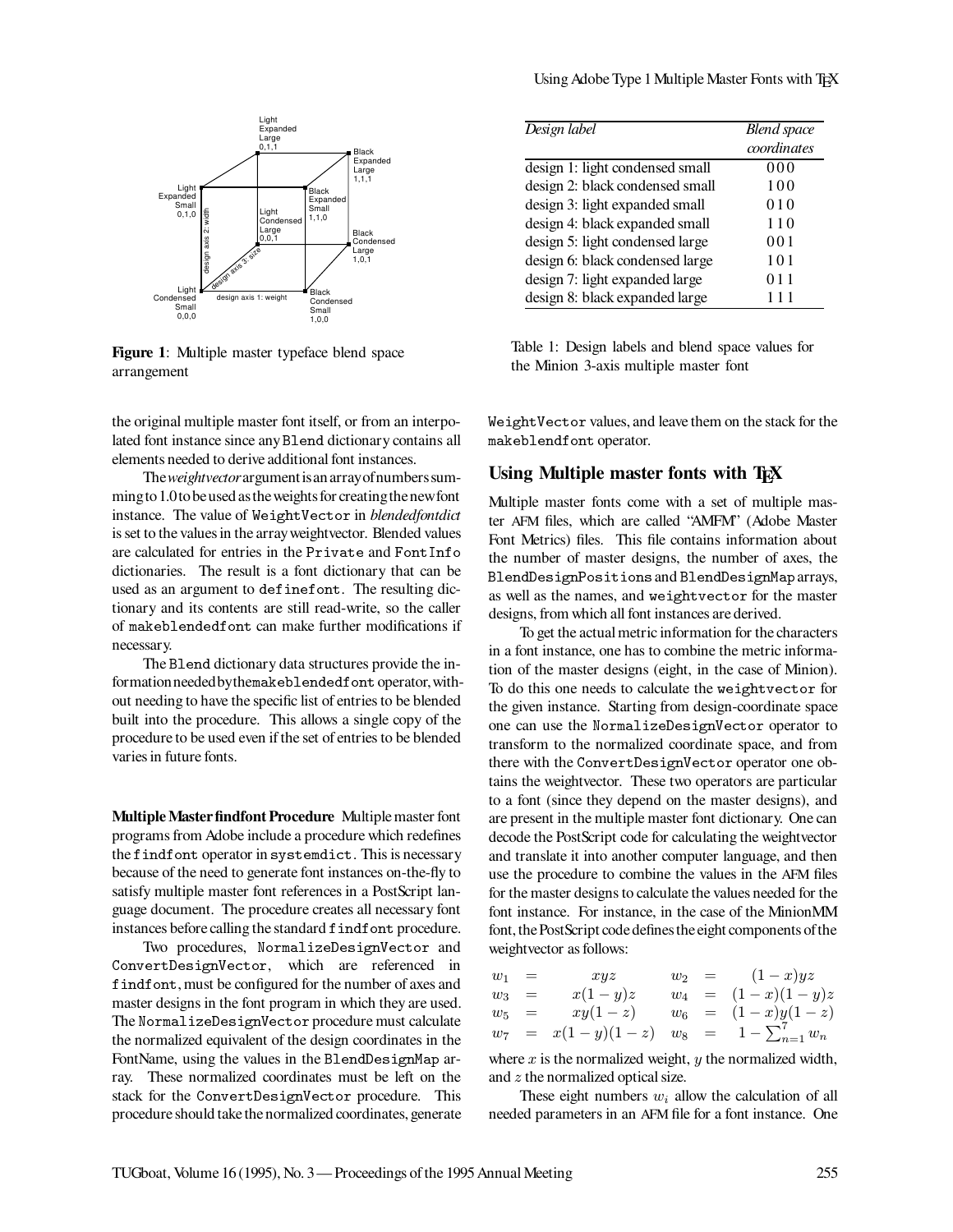} for

```
/y 140 def
300 100 700 % outer loop on width>>>>>>>>>>>>+
     \mathbf{r} , and \mathbf{r} vectors in the set of \mathbf{r}/y y 25 sub def % calculate y v
       /Wi exch def % width from for loop<<+
       220 100 820 % inner loop on weight>>>>>>>>>>>+
           {\bf x} , we converge {\bf y} and {\bf x} are new coordinate values of {\bf y}/We exch def
                                 % weight from for loop<<+
             /MM /MyriadMM findfont dup begin [
                we we wind and all the galaxies of the convert and all the convert of the convert of \mathcal{C}] end makeblendedfont definefont 20 scalefont setfont
                \sim \sim \sim \sim \sim \sim \sim, <u>x</u> x 55 add def ,, recalculate x
           } for
```
**Figure 2**: PostScript code for generating a a two-dimensional matrix showing instances of the multiple master font Myriad

|  | Hxkp Hxkp Hxkp Hxkp <b>Hxkp Hxkp Hxkp</b>        |  |  |
|--|--------------------------------------------------|--|--|
|  | Hother Hother Hother Hother Hother Hother Hother |  |  |
|  | Hxkp Hxkp Hxkp Hxkp <b>Hxkp Hxkp Hxkp</b>        |  |  |
|  | Hxkp Hxkp Hxkp Hxkp <b>Hxkp Hxkp Hxkp</b>        |  |  |
|  | Hxkp Hxkp Hxkp Hxkp Hxkp Hxkp Hxkp               |  |  |

**Figure 3**: Two dimensional grid showing various instances of the two axes multiple master Myriad sans serif font.

|  | Hxkp Hxkp Hxkp Hxkp Hxkp Hxkp |  |  |
|--|-------------------------------|--|--|
|  | Hxkp Hxkp Hxkp Hxkp Hxkp Hxkp |  |  |
|  | Hxkp Hxkp Hxkp Hxkp Hxkp Hxkp |  |  |
|  | Hxkp Hxkp Hxkp Hxkp Hxkp Hxkp |  |  |
|  | Hxkp Hxkp Hxkp Hxkp Hxkp Hxkp |  |  |
|  | Hxkp Hxkp Hxkp Hxkp Hxkp Hxkp |  |  |
|  | Hxkp Hxkp Hxkp Hxkp Hxkp Hxkp |  |  |

**Figure 4**: The three axes multiple master Minion serif font. The top line shows various optical sizes (6pt, 8pt, 11pt, 18pt, 40pt, and 72pt) normalized to 20pt. The bottom matrix shows various weights (increasing from left to right) and widths (increasing from top to bottom).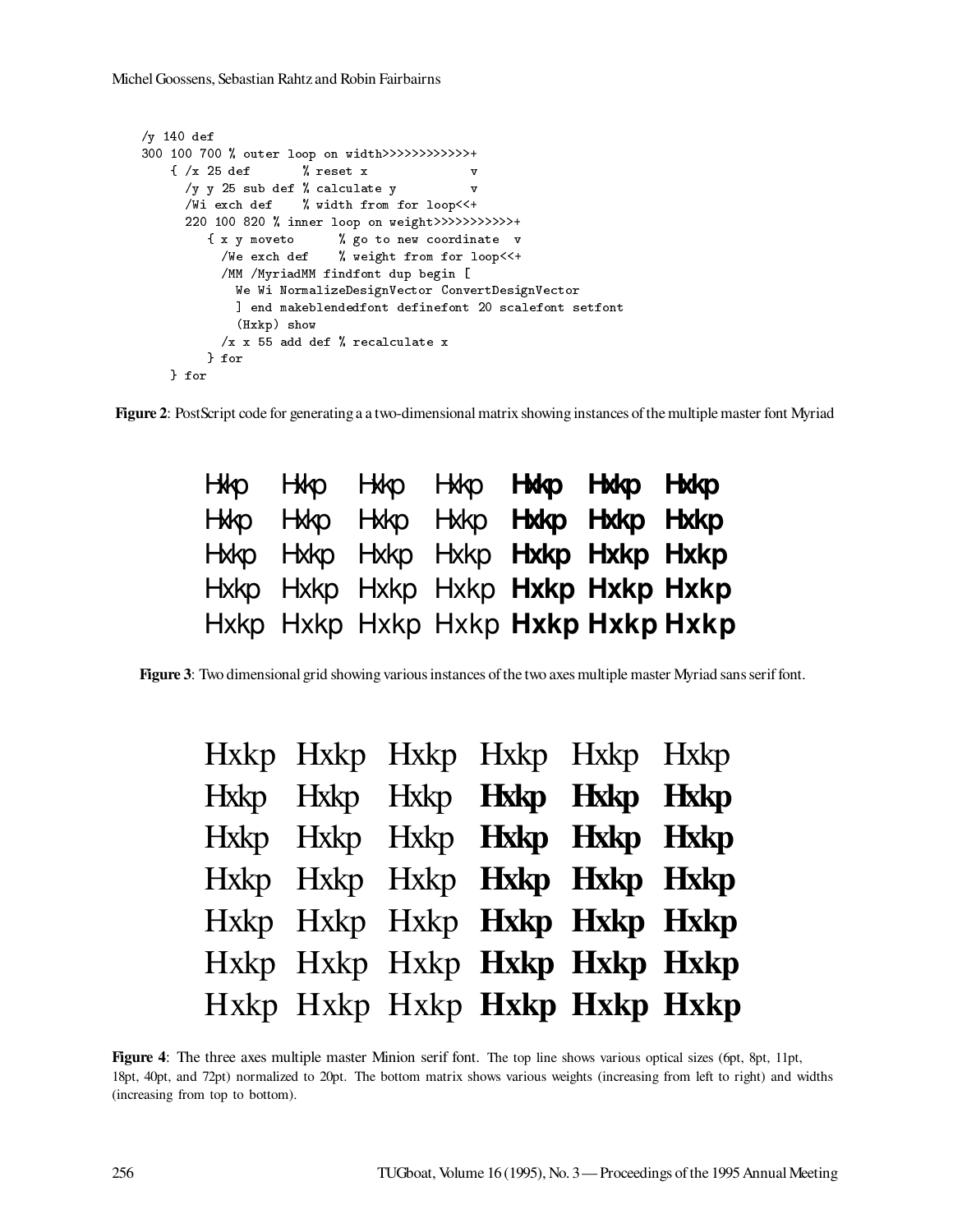reads each parameter value in turn in the eight master design AFMfiles, applies the relevant weight, and the weighted sum thus obtained is the desired interpolated value of the given parameter for the font instance.

Myriad is a sans serif companion font to Minion. It has two design axes and four master designs. The weights for deriving font-instance parameters in normalized coordinate space in function of the four master designs are given by:

$$
\begin{array}{rcl}\nw_1 & = & (1-x)(1-y) & w_2 & = & (1-x)y \\
w_3 & = & x(1-y) & w_4 & = & xy\n\end{array}
$$

where  $x$  is the normalized weight and  $y$  the normalized width. The corresponding mapping parameters between design space and normalized coordinates are:

BlendDesignPositions [ [0 0] [1 0] [0 1] [1 1] ] BlendDesignMap [[[215 0][830 1]][[300 0][700 1]]] BlendAxisTypes [/Weight /Width ]

Now one can extract any of the boundingbox and kern entries for a given font instance by getting the element in question from the eight (or four, in the case of Myriad) master files and calculating the interpolated value. To make matters simpler an explicit example will be given for the Myriad font, since it involves only four numbers in each case. Figure 5 shows some parts of the four master-design AFMfiles

When the instance AFM file has been created, a suitable metric for TEX can be built with afm2tfm or the *fontinst* package.

# **In practice**

We have instantiated the ideas outlined above by developing Unix shell scripts, and adapting an AFM-parsing program distributed by Adobe. The main script takes the following actions:

- 1. create a small PostScript file to invoke multiple master operators with values passed to the script;
- 2. run GhostScript on this file to derive normalized weights, and write them to a temporary file; note that this must be version 3.33 or later of Aladdin GhostScript — earlier versions oftheprogram did not havethecode to realize multiple master fonts;
- 3. run our "mmafm" program to read master AFM files, write a new instance AFM file, and create a TEX metric (our initial setup uses afm2tfm to create 8r baseencoded metrics, and EC-encoded virtual fonts for actual use);
- 4. write a dvips map entry and header file to tell the driver about the new font.

Thus a call to our scripts consists of the parameters

Thiscreatesametricfilecalled zmnl8ac6,usingKarlBerry's scheme to name "Minion, light weight, 8a-encoded, condensed, at 6pt design size". The entry in the map file reads

zmnl8rc6 zmnl8ac6 "TeXBase1Encoding \  $\mathbf{R}$  $z = 0.0000$ 

where the prologue file zmnl8ac6.pro contains instructions to the PostScript interpreter as to how the given font instance should be generated from the multiple master font codein MinionMM.pfb: zmnl8ac6.procontainsthecode:

/zmnl8ac6 /MinionMM findfont

 $\sim$   $\sim$   $\sim$   $\sim$   $\sim$   $\sim$   $\sim$ 

360 460 6 <sup>460</sup> <sup>6</sup> NormalizeDesignVector ConvertDesignVector

] end makeblendedfont definefont

Note the presence of the NormalizeDesignVector, ConvertDesignVector and makeblendfont PostScript operators described earlier.

In addition, we hand-wrote "fd" files to tell ETEXhow to match up the various weight and width instances we created to its notions of series and shape. The only complication here was that the Minion font has an optical size axis, and we built four instances which we wanted ETEXto use at different user sizes:

\DeclareFontShape{T1}{zmn}{lc}{n}{%

```
z = 7<7-10>zmnl8tc8 %
<10-15>zmnl8tc11 %
<15->zmnl8tc18}
```
 $\sim$   $\sim$ 

The effect of the optical sizes is demonstrated by Figure 6 which shows the 6pt and 18pt instances scaled to the same size. The differences in design are as apparent as the corresponding examples from Computer Modern would be.

The tools we developed served to test the ideas, and build a set of metrics; they are available from us on request, but users should beware that they are neither intuitive in use, nor necessarily robust. It is to be hoped that a more functional, portable, solution will be developed in time. The keen TEXie may be interested in developing a MakeTeXTFM script for Unix web2c systems to apply the programs on the fly from within TEX.